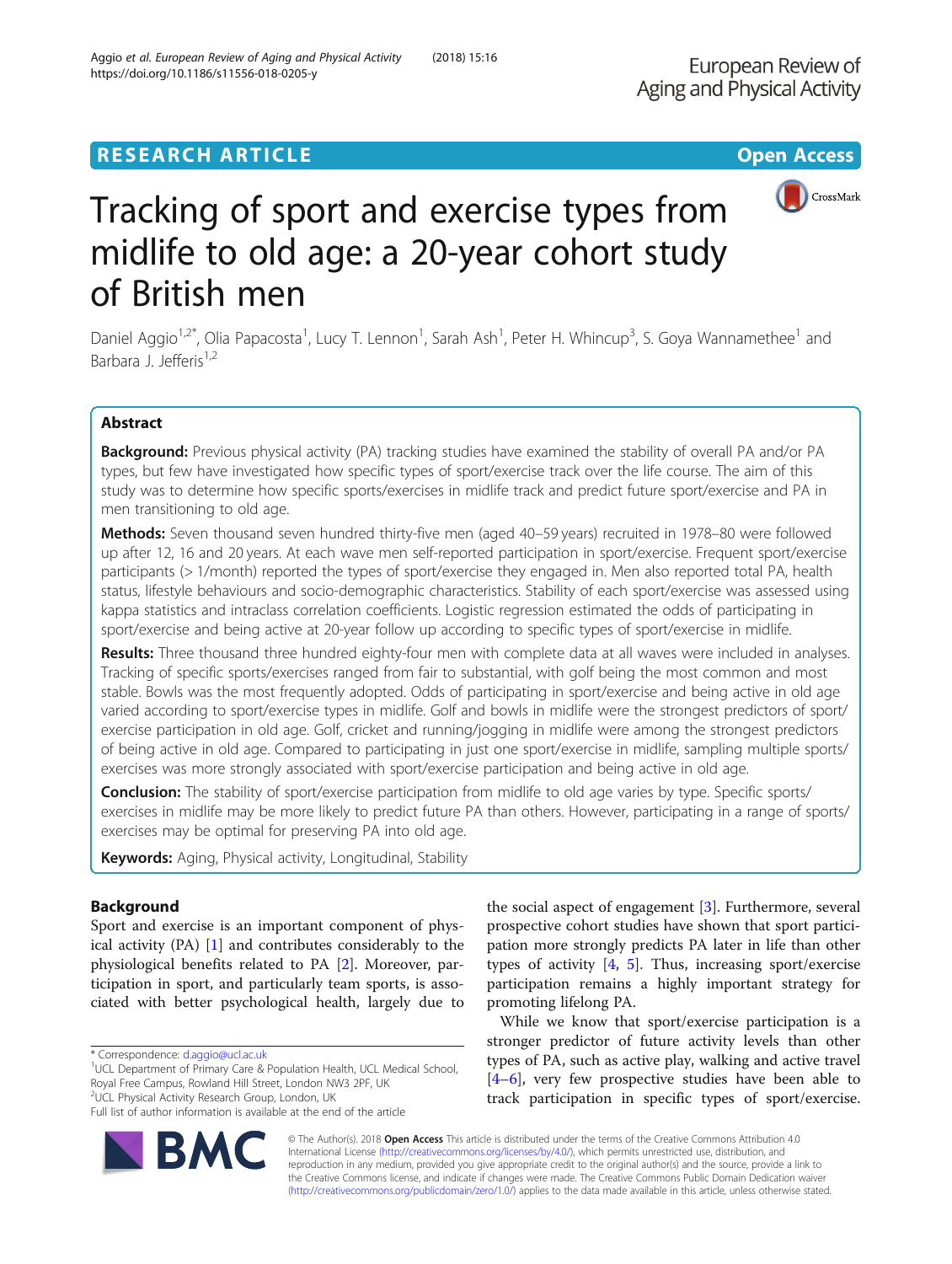Given that the health benefits of sport might be specific to type, [[2,](#page-8-0) [7](#page-8-0)] it is important to understand the stability of specific sports and exercises during the transition to old age, a period when participation is potentially modifiable [\[8](#page-8-0)]. Cross-sectional evidence suggests that participation in particular types of sport/exercise varies at different life stages [\[9\]](#page-8-0). Temporal trends in sport/exercise participation have also been shown to vary according to type  $[10]$  $[10]$ . For example, notable increases in gym and fitness club attendance have been observed over recent decades in UK adults aged over 45 [[10](#page-8-0)]. However, it remains unknown whether attendance at gyms/fitness classes or other types of sport/exercise are likely to be maintained into old age. It may be possible that certain sports/exercises, or multiple sports/exercises [\[11](#page-8-0)], are fundamental for establishing a lifelong habit for sport and PA. Identifying the tracking of specific sports/exercises could help inform intervention strategies to promote uptake and maintenance of sport/exercise participation into old age.

We hypothesised that the stability and predictability of sport/exercise participation in old age would be specific to type. The aim of this study was to estimate the tracking of specific sports and exercises in men making the transition from midlife to old age and the predictability of sport/exercise participation and PA in old age from participation in specific sports/exercises in midlife.

#### **Methods**

#### Participants

The British Regional Heart Study (BRHS) is an ongoing prospective cohort study following up 7735 men (response rate = 78%) recruited from primary care practices in 24 towns in Great Britain [[12\]](#page-8-0). Men attended a physical examination at baseline in 1978–80 when they were aged 40–59 years and at the 20-year follow up. Men were also followed up after 12 and 16 years via postal questionnaires. Those who did not respond to the questionnaires or examination invites were sent a reminder in the post. Response rates for surviving cohort members were 91% ( $n = 5925$ ), 88% ( $n = 5263$ ) and 77% ( $n =$ 4252) at 12-, 16- and 20-year follow ups, respectively. Men completed a lifestyle and medical history questionnaire at each follow up. Participants provided informed written consent to the investigation in accordance with the Declaration of Helsinki. Ethical approval was obtained from the National Research Ethics Service Committee London.

#### Measures

#### Self-reported physical activity & sport and exercise

At baseline and subsequent follow ups, men reported their usual PA levels including time spent walking and participating in recreational activities (such as recreational walking, gardening, chores and do-it-yourself activities) and how often they participated in sport/exercise. Responses were scored based on the intensity and frequency of the activity [\[13](#page-8-0), [14](#page-8-0)]. For example, making no journeys by foot was scored as 0 and > 90 min/weekday was scored as 5. Scores were also heavily weighted for vigorous activities. For example, playing sport 4–7 times a month was given a score of 8. Scores for each PA type were summed to generate a total PA index. The original scoring system has been described in detail elsewhere [[15](#page-8-0)]. The index was then used to group men into 6 categories (0–5): inactive, occasional, light, moderate, moderately vigorous or vigorous. This 6-point score previously been validated against resting heart rate [[15](#page-8-0)] and device-measured PA [\[16\]](#page-8-0). For the purposes of this study the 6 categories of the index were grouped into active or inactive (inactive and occasional groups were classified as inactive). For sport/exercise participation, men were asked "Do you take active physical exercise such as running, swimming, golf, tennis, squash, jogging, bowls, cycling etc?" Response options were 'no', 'occasionally (less than once a month)' and 'frequently (once a month or more)'. Men who reported 'no' or 'occasionally' were classified as 'non-sport participants' and men reporting 'frequently' as 'sport participants'. Men reporting frequent sport/exercise participation were also asked to state the type of sport/exercise they engaged in. Men reporting activities not deemed to be sport or exercise (e.g. snooker) were reclassified as non-sport participants. Cycling participation combined all forms, including men who reported frequent cycling for transport purposes. Men reporting walking for transport purposes were not included as 'walking/hiking' participants. As participation in some sports/exercises was low, similar sports were grouped together. For example, bowls, curling and skittles were combined to form 'bowling games'. A full list of sports/exercises that were combined can be viewed in Additional file [1](#page-7-0). Sports/exercises that were extremely rare (≤0.5%) were also combined into an 'Other' category. Men were also classified according to the number of sports/exercises they engaged in (none, one, two, three or more).

#### Covariates

At baseline, men reported their age, occupational class (manual vs. non-manual) and smoking status (current/ recent ex-smokers vs. never smokers). Body Mass Index (BMI, overweight/obese  $[≥25.0 Kg/m²]$  vs. healthy weight  $[25.0 \text{ Kg/m}^2]$ ) was calculated from heights and weights measured by nurses. Season (summer/winter) was derived from the questionnaire completion date at baseline and 20-year follow up.

#### Statistical analysis

Descriptive statistics were used to report the baseline characteristics of the sample and the proportion of men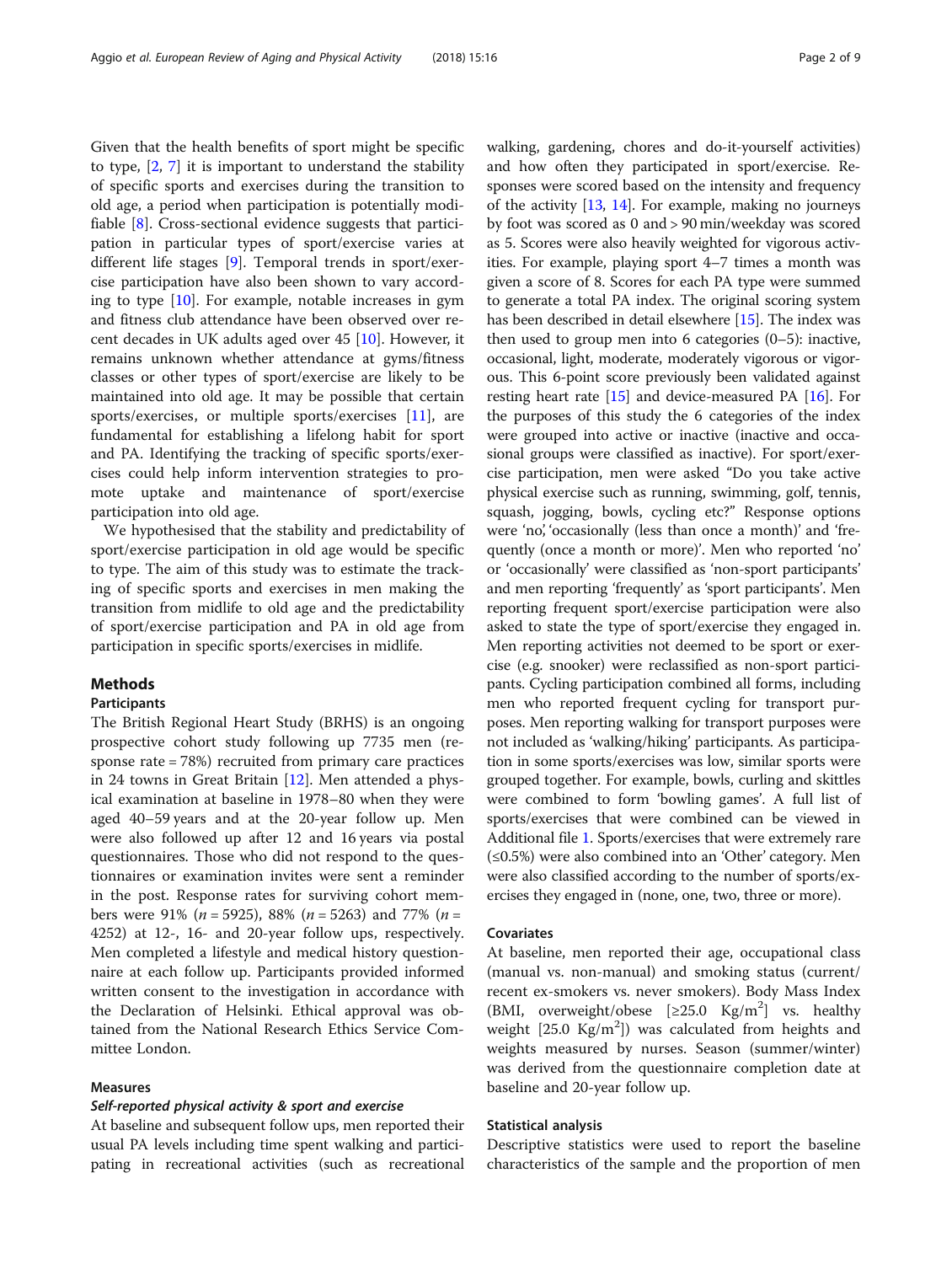participating in each type of sport/exercise at each wave. The proportion of men who sustained and changed their participation (adopters and drop outs) in sport/exercise and sport/exercise types between baseline and the 20-year follow up was also estimated. Cohen's kappa was used to assess the observed agreement compared with the expected agreement between baseline and subsequent waves. We followed suggestions by Munoz and Bangdiwala for interpretation of K coefficients: < 0.00 indicates poor agreement, 0.00–0.20 fair agreement, 0.21– 0.45 moderate agreement, 0.46–0.75 substantial agreement and 0.76–1.0 indicates near perfect agreement [[17\]](#page-8-0). Random effects logit models were also used to calculate intraclass correlation coefficients (ICCs) [\[18](#page-8-0)], an indicator of tracking, using the binary measures of participation across all assessments whilst also controlling for baseline variables including age, entered as a continuous variable, BMI, social class, smoking status (categorical) and season of questionnaire completion at baseline and 20-year follow up. Finally, we used logistic regression to estimate the odds ratio for participating in sport/exercise and being physically active at the 20-year follow up according to participation in specific types of sport/exercise at baseline. In a separate model, we included the number of sports/exercises participants engaged in  $(0, 1, 2, 3)$  as an exposure variable to examine whether participation in a higher number of sports/exercise in midlife was associated with increased odds of being active and participating in sport/exercise at the 20-year follow up. Initial models were adjusted for age (model 1) and then for BMI, social class, smoking status (categorical) and season of questionnaire completion at the baseline and 20-year follow up (model 2). Model 3 included all sports/exercise types at baseline simultaneously in the model whilst also including adjustments made in model 2. Model 4 included adjustments made in model 2 and total PA score at baseline.

#### Additional analyses

To understand whether the tracking of specific sports/exercises differed according to occupational class, participation and change in participation (adopters and drop outs) was also estimated for men from manual and non-manual occupations separately. In addition, further investigations were conducted to establish whether men who dropout of specific sports/exercises are likely to take up other sports/ exercises. As the cycling participation variable combined leisure and transport cycling, we also estimated the odds of sport/exercise participation and PA at 20-year follow up according to leisure cycling only.

#### Results

Out of 7735 men originally invited at the baseline survey, 4118 men with missing sport/exercise participation

data at any of the four waves were excluded. An additional 233 men were excluded due to missing covariate data, leaving a final sample of 3384. At baseline, compared to men in the final sample, men who were excluded from the analysis ( $n = 4351$ ) were older (51.4 vs. 48.8 years,  $p < 0.05$ ), less active (≥light activity, 56.6% vs. 65.0%,  $p < 0.05$ ), participated in less sport (frequent participation, 26.7% vs. 38.2%,  $p < 0.05$ ), were more likely to have a manual occupation  $(67.6\% \text{ vs. } 51.0\%, p < 0.05)$ , smoke (49.6% vs. 30.5%,  $p < 0.05$ ) and be overweight or obese (55.5% vs. 52.6%, p < 0.05).

Sample characteristics are displayed in Table [1](#page-3-0). The mean age of the men was  $48.8$  (SD = 5.5, range  $38-60$ ) and  $68.7$  (SD = 5.5, range  $58-81$ ) years at baseline and 20-year follow up, respectively. Around two thirds of men were classified as being active and around a third as frequent sport participants at baseline, which remained fairly constant over the 20 years of follow up. A total of 523 men who did not participate in sport/exercise at baseline adopted a sport/exercise by the 20-year follow up and 536 men who participated in sport/exercise at baseline subsequently dropped out by the 20-year follow up. Table [2](#page-3-0) presents the proportion of men who were participating in specific sports/exercises at each wave and the proportion who sustained or changed their participation from baseline to the 20-year follow up. Golf was the most common with around 12% reporting participation at all waves. Racquet sports were the next most common at baseline, but a large decrease was observed between baseline (9.3%) and the 20-year follow up (2.2%). Cycling also decreased from 7.3 to 6.1%, surface water sports from 2.1 to 0.4%, football from 0.7 to 0.1%, rugby from 0.2 to 0.0%, running/jogging from 2.3 to 1.1%, cricket from 1.6 to 0.1% and other sports from 3.5% at baseline to 1.9% at 20-year follow up. Swimming increased from 6.9 to 9.2%, dancing from 1.2 to 5.1%, bowls from 2.2 to 9.5%, aerobics/fitness classes from 0.2 to 1.5% and gym/muscle strengthening from 1.1% at baseline to 1.9% at the 20-year follow up. Bowls (8.0%), walking (7.5%) and swimming (7.4%) were the most frequently adopted sports between baseline and 20-year follow up, followed by golf (4.8%), cycling (4.7%) and dancing (4.5%). Racquet sports had the highest proportion of dropouts (7.9%), followed by cycling (5.9%), swimming (5.1%) and golf (4.5%). Out of these sports, those who dropped out of racquet sports were the most likely to take part in another sport/exercise at the 20-year follow up (62%,  $n = 164$ ), followed by golf dropouts (39%,  $n = 59$ ), swimming dropouts (38%,  $n = 65$ ) and cycling dropouts (28%,  $n = 55$ ).

Golf was by far the most common sport/exercise to be sustained with 6.9% participating at baseline and at the 20-year follow up, followed by swimming with 1.8% participating at both time points. Additional analyses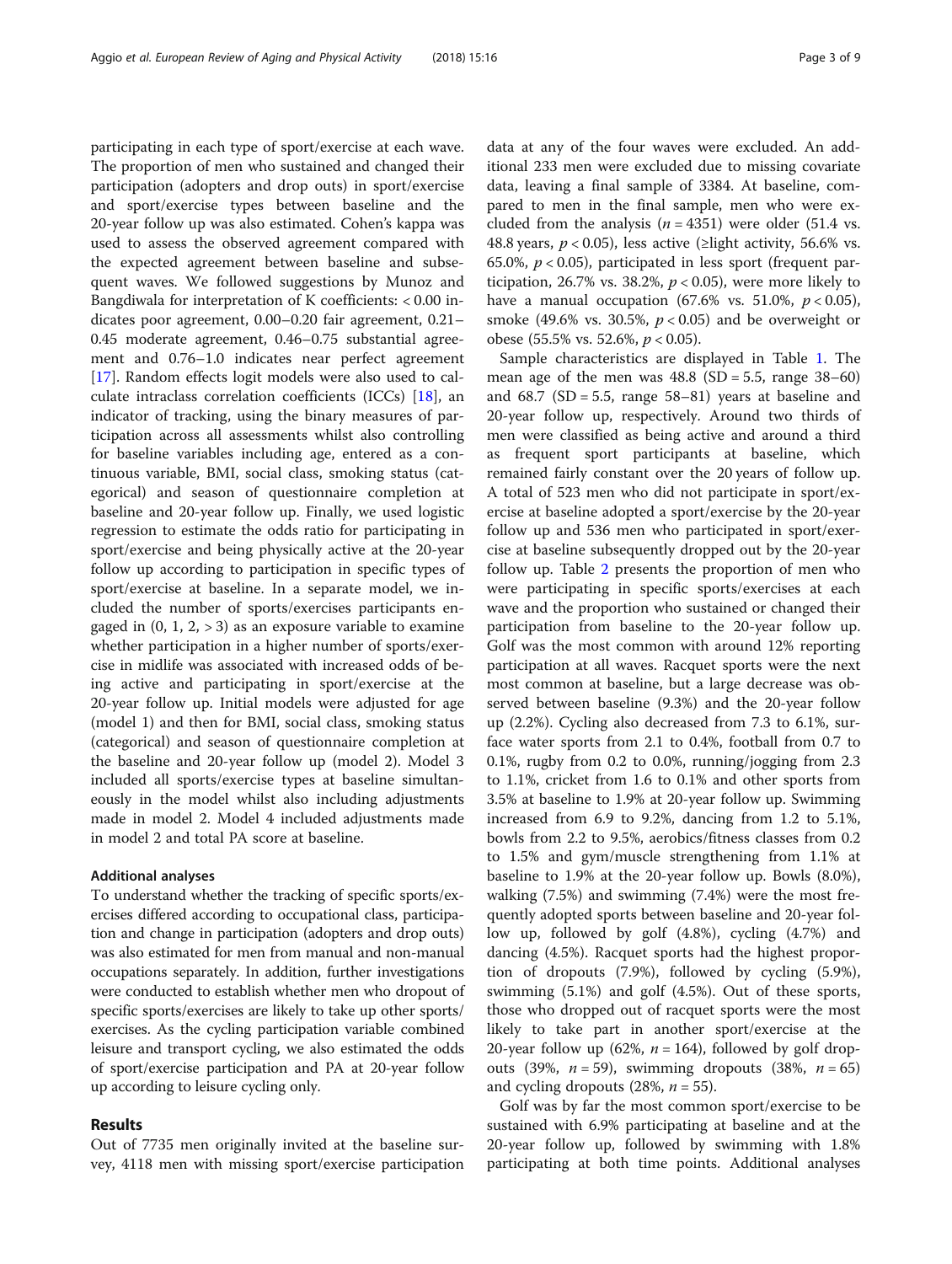<span id="page-3-0"></span>Table 1 Sample characteristics, sport and exercise participation and physical activity levels at baseline, 12-, 16- and 20-year follow up,  $n = 3384$ 

| Characteristic                                        | Baseline       | 12 year        | 16 year        | 20 year        |
|-------------------------------------------------------|----------------|----------------|----------------|----------------|
| Age (years, mean $\pm$ SD)                            | $48.8 \pm 5.5$ | $62.4 \pm 5.5$ | $66.4 \pm 5.5$ | $68.7 \pm 5.5$ |
| Overweight/Obese (%, n)                               | 52.6 (1780)    |                |                |                |
| Current smoker (%, n)                                 | 30.5 (1033)    |                |                |                |
| Manual Occupation (%, n)                              | 51.0 (1727)    |                |                |                |
| Physically active <sup>a</sup> (%, n)                 | 65.0 (2175)    | 70.0 (2297)    | 62.6 (2037)    | 65.7 (2180)    |
| Frequent sport/exer. participants <sup>b</sup> (%, n) | 38.2 (1292)    | 36.8 (1244)    | 37.1 (1254)    | 37.8 (1279)    |
| Sport/exercise change Q1 to Q20                       |                |                |                |                |
| Persistent non-participants                           | 46.4 (1569)    |                |                |                |
| Adopters                                              | 15.5 (523)     |                |                |                |
| Dropouts                                              | 15.8 (536)     |                |                |                |
| Persistent participants                               | 22.3 (756)     |                |                |                |

Data presented are for participants who reported their sport/exercise participation at all four time points (n = 3384)

<sup>a</sup>Physically active was classified as at least light activity in a total physical activity index of walking, recreational activity and sport. The sample size was lower for total physical activity than for sport as men with incomplete data from the other domains were not assigned a score. Numbers of men with a valid physical activity score were 3347 at baseline, 3283 at the 12-year follow up, 3255 at the 16-year follow up and 3318 at the 20-year follow up

<sup>b</sup>Frequent sport and exercise participation (once a month or more)

stratifying by occupational class showed that some sports were more often played by men from non-manual occupational classes. For example, golf was played by 14.2% of men from non-manual classes compared to 8.8% of men from manual classes at baseline (see Additional files [2](#page-7-0) and [3](#page-7-0)). Racquet sports, swimming, gym/ muscle strengthening and running/jogging were also more prevalent among those from non-manual classes. Golf (6.5% vs. 3.1%), racquet sports (11.9% vs. 4.0%), walking/hiking (9.5% vs. 5.6%) and swimming (8.9% vs. 6.0%) were more frequently adopted in men from non-manual occupations compared to men from manual occupations, but adoption was comparable for bowls (8.5% vs 7.5%), dancing (4.0% vs 4.9%) and cycling (4.8% vs. 4.6%).

Kappa statistics were highest for golf ranging from 0.55 to 0.60 indicating substantial levels of agreement between baseline and subsequent waves (see Table [3](#page-4-0)). ICCs also demonstrated high levels of tracking for golf that were only marginally attenuated after adjusting for

Table 2 Participation and change in sport and exercise participation over 20 years of follow up, n = 3384 men

|                           |            |            |            |            | Change between baseline and 20-year follow up |           |           |                           |
|---------------------------|------------|------------|------------|------------|-----------------------------------------------|-----------|-----------|---------------------------|
| Sport/exercise type       | Baseline   | 12 year    | 16 year    | 20 year    | Participating at both                         | Adopters  | Drop outs | Not participating at both |
|                           | % (n)      |            |            |            |                                               |           |           |                           |
| Golf                      | 11.4 (387) | 11.8 (400) | 11.7 (397) | 11.7 (396) | 6.9(234)                                      | 4.8 (162) | 4.5(153)  | 83.8 (2835)               |
| Bowling                   | 2.2(74)    | 8.4 (285)  | 9.5(322)   | 9.5(321)   | 1.5(51)                                       | 8.0 (270) | 0.7(23)   | 89.8 (3040)               |
| Dancing                   | 1.2(42)    | 1.7(59)    | 2.0(68)    | 5.1 (172)  | 0.6(20)                                       | 4.5 (152) | 0.7(22)   | 94.3 (3190)               |
| Racquet sports            | 9.3(314)   | 3.6(123)   | 2.2(74)    | 2.2(73)    | 1.4(48)                                       | 0.7(25)   | 7.9(266)  | 90.0 (3045)               |
| Swimming                  | 6.9(235)   | 9.6 (324)  | 9.0(305)   | 9.2(312)   | 1.8(62)                                       | 7.4 (250) | 5.1(173)  | 85.7 (2899)               |
| Cycling (any purpose)     | 7.3(246)   | 8.9 (300)  | 8.2 (276)  | 6.1(206)   | 1.4(46)                                       | 4.7(160)  | 5.9(200)  | 88.0 (2978)               |
| Surface water sports      | 2.1(71)    | 1.0(32)    | 0.7(25)    | 0.4(15)    | 0.2(6)                                        | 0.3(9)    | 1.9(65)   | 97.6 (3304)               |
| Aerobics/fitness training | 0.2(5)     | 0.7(24)    | 0.8(27)    | 1.5(52)    | 0.0(1)                                        | 1.5(51)   | 0.1(4)    | 98.4 (3328)               |
| Gym/muscle strengthening  | 1.1(38)    | 1.6(55)    | 2.2(75)    | 1.9(65)    | 0.1(4)                                        | 1.8(61)   | 1.0(34)   | 97.1 (3285)               |
| Football                  | 0.7(25)    | 0.1(4)     | 0.2(6)     | 0.1(2)     | -                                             | 0.1(2)    | 0.7(25)   | 99.2 (3357)               |
| Rugby                     | 0.2(6)     | 0.0(0)     | 0.0(0)     | 0.0(0)     | $\overline{\phantom{0}}$                      |           | 0.2(6)    | 99.8 (3378)               |
| Running/jogging           | 2.3(77)    | 1.2(42)    | 1.0(35)    | 1.1(36)    | 0.4(14)                                       | 0.7(22)   | 1.9(63)   | 97.1 (3285)               |
| Cricket                   | 1.6(54)    | 0.3(9)     | 0.2(6)     | 0.1(4)     | 0.1(3)                                        | 0.0(1)    | 1.5(51)   | 98.4 (3329)               |
| Walking/hiking            | 1.4(47)    | 6.5(219)   | 7.4(251)   | 8.0 (272)  | 0.6(19)                                       | 7.5(253)  | 0.8(28)   | 91.1 (3084)               |
| Other                     | 3.3(113)   | 2.2(74)    | 1.9(65)    | 1.7(58)    | 0.4(12)                                       | 1.4(46)   | 3.0(101)  | 95.3 (3225)               |

SD, standard deviation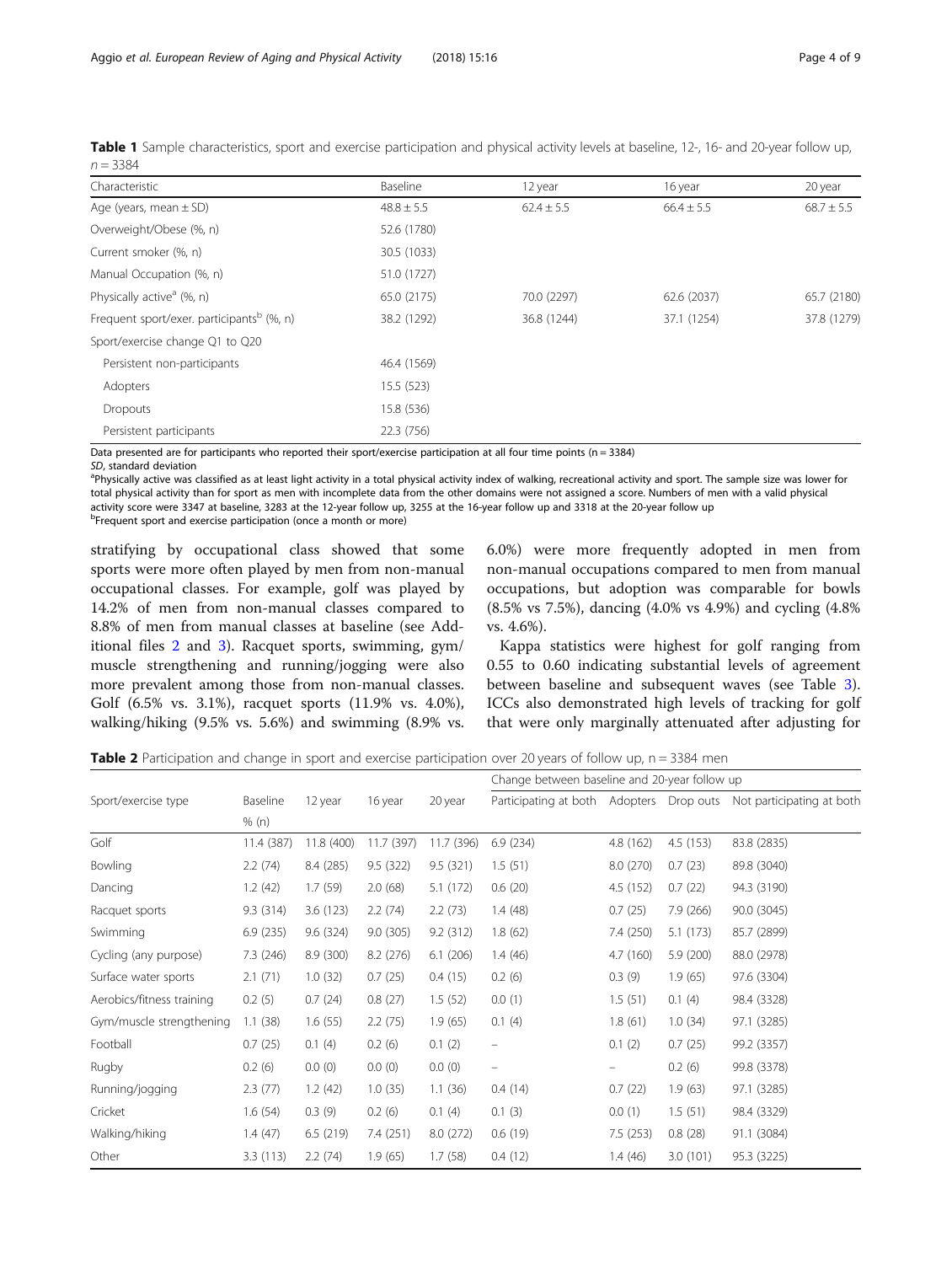<span id="page-4-0"></span>age, BMI, social class, smoking status and season. For bowling, dancing, racquet sports, swimming, cycling, surface water sports and running/jogging kappa statistics demonstrated fair to moderate levels of agreement; however, in random effects models which utilise data across all available waves, ICCs suggested high levels of tracking for bowling. The majority of the remaining sports/ exercises demonstrated lower levels of tracking. In random effects models including men with only one measure of sport/exercise participation, ICCs were marginally weakened (data not shown). However, the overall conclusions remained the same.

Table [4](#page-5-0) presents the odds ratios for participating in sport/exercise monthly or more compared to no or less frequent participation and for being active (in any of sport, recreational activity and walking) compared to inactive at the 20-year follow up according to participation in specific types of sport/exercise at baseline. Playing golf (OR 6.6, 95% CI 5.5, 9.0) and bowls (OR 7.7, 95% CI 4.4, 13.5) at baseline were the strongest predictors of participating in sport/exercise 20 years later after adjusting for age, BMI, social class, smoking status, season and participation in other sports. Odds of sport/exercise participation at 20-year follow up were also raised for men who participated in dance (OR 4.3, 95% CI 2.3, 8.2), racquet sports (OR 3.0, 95% CI 2.3, 4.0), running/jogging (OR 2.6, 95% CI 1.6, 4.3), other sports (OR 2.0, 95% CI 1.3, 3.0), surface water sports (OR 2.0, 95% CI 1.2, 3.4), cricket (OR 2.1, 95% CI 1.2, 3.5), walking (OR 2.1 95% CI 1.1, 3.9) and swimming (OR 1.6, 95% CI 1.2, 2.1) at baseline. Cycling and gym/muscle strengthening were only weakly associated with sport/exercise at 20-year follow up after accounting for participation in all other sports/exercises. Associations were largely attenuated after adjusting for total PA score at baseline. Only golf (OR 3.4 95% CI 2.6, 4.5), bowls (OR 3.0 95% CI 1.7, 5.3) and racquet sports (OR 1.6, 95% CI 1.2, 2.2) remained significant. Similar associations were observed for being active at the 20-year follow up. Golf (OR 4.2, 95% CI 3.0, 5.7), cricket (OR 3.0, 95% CI 1.2, 7.2) and running/jogging (OR 3.2, 95% CI 1.5, 6.8) in midlife were amongst the strongest predictors of being active 20 years later after adjusting for age, BMI, social class, smoking status, season and participation in other sports. Odds ratios of being active were also raised for dancing, bowls, racquet sports, swimming, cycling and other sports/exercises. Only golf remained significant after additionally adjusting for total PA score at baseline (OR 2.1, 95% CI 1.5, 2.9) Odds ratios for cycling were raised when only leisure cycling was considered at baseline; however, participation for leisure purposes was low at baseline and so power to detect associations was limited (data not shown). There was also a dose-response relationship between the number of sports/exercises participated in during midlife and odds of still participating in sport/exercise and being active 20 years later, with 3 or more

**Table 3** Stability (Kappa statistics and intra class correlation coefficients [ICC]) of sport and exercise type participation across 4 waves<sup>7</sup>, ا<br>,  $n = 3384$  men

|                           |             |             |             | Random Effects Models |                       |
|---------------------------|-------------|-------------|-------------|-----------------------|-----------------------|
| Sport/exercise type       | Wave 1 to 2 | Wave 1 to 3 | Wave 1 to 4 | Univariate            | Multivariateb         |
|                           | Kappa       | Kappa       | Kappa       | ICC (95% CI)          | ICC (95% CI)          |
| Golf                      | 0.60        | 0.57        | 0.55        | $0.93$ $(0.92, 0.93)$ | $0.89$ $(0.88, 0.90)$ |
| <b>Bowling</b>            | 0.28        | 0.22        | 0.23        | $0.85$ $(0.84, 0.86)$ | $0.85$ (0.84, 0.86)   |
| Dancing                   | 0.29        | 0.24        | 0.17        | $0.71$ $(0.67, 0.74)$ | $0.80$ (0.76, 0.83)   |
| Racquet sports            | 0.34        | 0.23        | 0.22        | $0.72$ (0.69, 0.75)   | $0.72$ (0.66, 0.77)   |
| Swimming                  | 0.17        | 0.15        | 0.16        | $0.65$ $(0.62, 0.69)$ | $0.64$ $(0.61, 0.68)$ |
| Cycling (any purpose)     | 0.30        | 0.23        | 0.15        | 0.65(0.61, 0.68)      | $0.64$ (0.60, 0.68)   |
| Surface water sports      | 0.34        | 0.16        | 0.13        | $0.79$ $(0.75, 0.82)$ | $0.70$ $(0.65, 0.74)$ |
| Aerobics/fitness training | 0.07        | 0.06        | 0.03        | $0.67$ (0.60, 0.74)   | $0.63$ $(0.54, 0.72)$ |
| Gym/muscle strengthening  | 0.12        | 0.13        | 0.06        | $0.74$ (0.68, 0.80)   | $0.70$ $(0.62, 0.78)$ |
| Football                  | 0.07        | 0.00        | 0.00        | $0.67$ (0.55, 0.77)   | $0.66$ $(0.52, 0.78)$ |
| Rugby                     | 0.00        | 0.00        | 0.00        | C                     | $\subset$             |
| Running/jogging           | 0.26        | 0.24        | 0.24        | $0.78$ $(0.74, 0.81)$ | $0.77$ $(0.65, 0.86)$ |
| Cricket                   | 0.19        | 0.10        | 0.10        | $0.73$ $(0.67, 0.79)$ | $0.71$ (0.60, 0.79)   |
| Walking/hiking            | 0.08        | 0.09        | 0.10        | $0.58$ $(0.53, 0.63)$ | 0.56(0.51, 0.61)      |
| Other                     | 0.25        | 0.15        | 0.12        | 0.67 (0.60, 0.74)     | $0.65$ $(0.57, 0.72)$ |

<sup>a</sup>wave 1 = baseline, wave 2 = 12-year follow up, wave 3 = 16-year follow up, wave 4 = 20-year follow up **b**adjusted for age, BMI, social class, smoking status at baseline and season

c Models failed to converge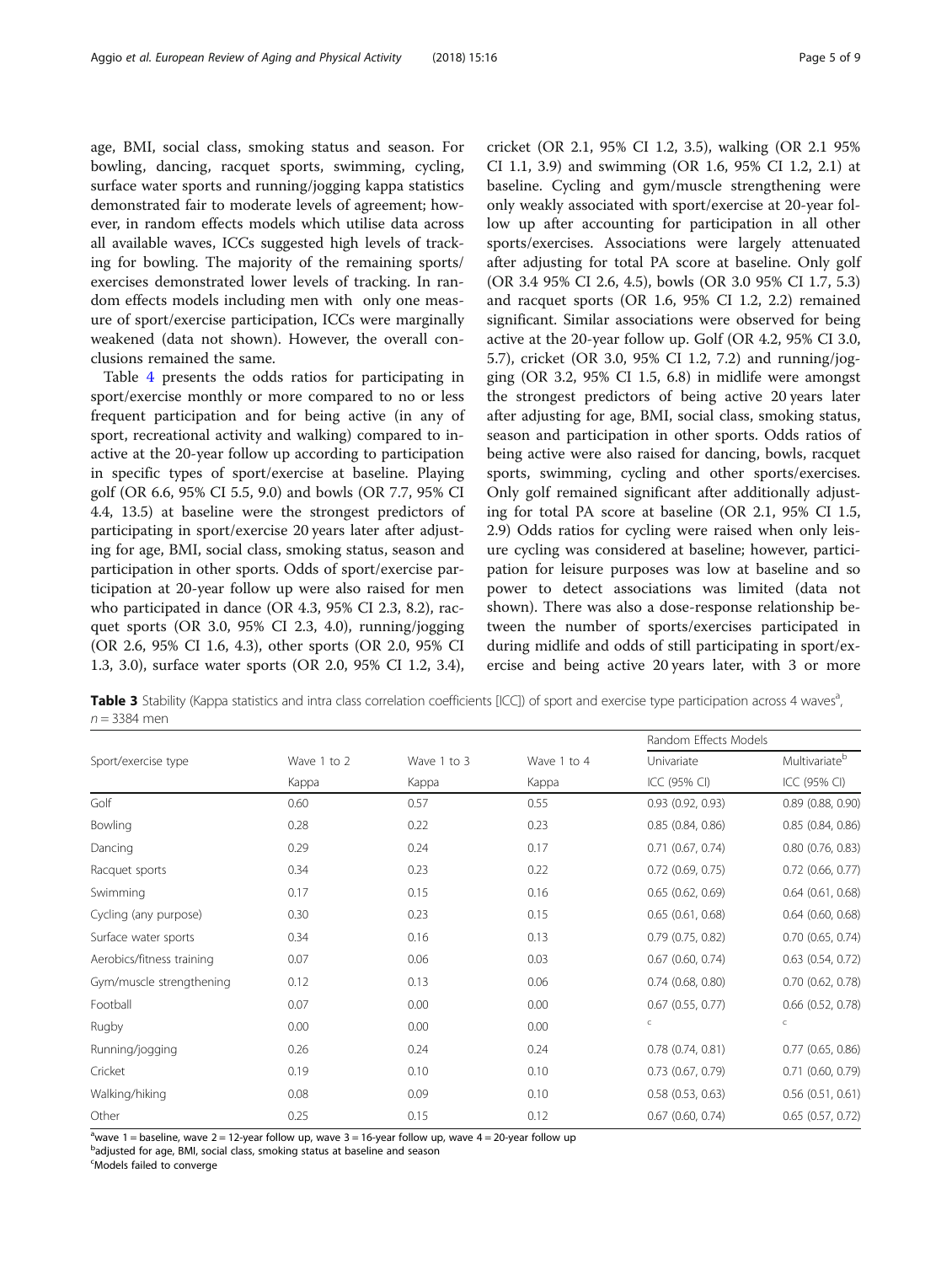| baseline, n = 3384 and 3318 men                                                                                                             |                  |                                                                 |                    |                      |                  |                                                   |               |                      |
|---------------------------------------------------------------------------------------------------------------------------------------------|------------------|-----------------------------------------------------------------|--------------------|----------------------|------------------|---------------------------------------------------|---------------|----------------------|
| Sport/exercise type                                                                                                                         |                  | Participating in sport/exercise at 20-year follow up (n = 3384) |                    |                      |                  | Physically active at 20-year follow up (n = 3318) |               |                      |
|                                                                                                                                             | Model 1          | Model 2                                                         | Model 3            | Model 4 <sup>ª</sup> | Model 1          | Model 2                                           | Model 3       | Model 4 <sup>b</sup> |
|                                                                                                                                             | OR (95% CI)      | OR (95% CI)                                                     | OR (95% CI)        | OR (95% CI)          | OR (95% CI)      | OR (95% CI)                                       | OR (95% CI)   | OR (95% CI)          |
| Golf                                                                                                                                        | 6.3(4.9, 8.0)    | බ<br>6.1(4.8, 7.                                                | $6.6$ $(5.1, 8.5)$ | 3.4(2.6, 4.5)        | 4.2 (3.0, 5.7)   | 4.1 (3.0, 5.6)                                    | 4.2(3.0, 5.7) | 2.1(1.5, 2.9)        |
| Bowling                                                                                                                                     | 5.9(3.4, 10.1)   | 6.1(3.5, 10.6)                                                  | 7.7(4.4, 13.5)     | 3.0(1.7, 5.3)        | 2.3(1.3, 4.1)    | 2.3(1.3, 4.1)                                     | 2.5(1.4, 4.6) | 1.0(0.5, 1.8)        |
| Dancing                                                                                                                                     | 3.1(1.6, 5.7)    | 3.4(1.8, 6.4)                                                   | 4.3 (2.3, 8.2)     | 1.6(0.9, 3.2)        | 2.2(1.0, 4.6)    | 2.3(1.0, 4.8)                                     | 2.6(1.2, 5.5) | 1.1(0.5, 2.3)        |
| Racquet sports                                                                                                                              | 3.7(2.9, 4.8)    | 3.4(2.6, 4.3)                                                   | 3.0(2.3, 4.0)      | 1.6(1.2, 2.2)        | 3.0(2.2, 4.1)    | 2.7(2.0, 3.8)                                     | 2.3(1.6, 3.2) | 1.2(0.9, 1.7)        |
| Swimming                                                                                                                                    | 2.0(1.5, 2.6)    | 1.8(1.4, 2.4)                                                   | 1.6(1.2, 2.1)      | 0.8(0.6, 1.1)        | 2.6(1.8, 3.7)    | 2.5(1.7, 3.5)                                     | 2.1(1.5, 3.0) | 1.1(0.8, 1.6)        |
| Cycling (any purpose)                                                                                                                       | 1.2(0.9, 1.5)    | 1.2(0.9, 1.5)                                                   | 1.3(1.0, 1.8)      | 0.6(0.5, 0.8)        | 1.6(1.2, 2.1)    | 1.5(1.1, 2.1)                                     | 1.6(1.2, 2.2) | 0.8(0.6, 1.1)        |
| Surface water sports                                                                                                                        | 2.4(1.5, 3.8)    | 2.1(1.3, 3.4)                                                   | 2.0(1.2, 3.4)      | 1.1(0.7, 1.8)        | $-5(0.9, 2.6)$   | .3(0.8, 2.3)                                      | 1.1(0.6, 2.0) | 0.6(0.4, 1.1)        |
| strengthening<br>Gym/ muscle                                                                                                                | 1.7(0.9, 3.1)    | 1.4(0.8, 2.7)                                                   | 2.1(1.1, 4.0)      | 0.5(0.3, 1.0)        | 1.9(0.9, 4.2)    | 1.7(0.8, 3.7)                                     | 1.9(0.9, 4.2) | 0.5(0.2, 1.2)        |
| Running/jogging                                                                                                                             | 3.2(2.0, 5.1)    | 2.9(1.8, 4.7)                                                   | 2.6(1.6, 4.3)      | 1.1 (0.7, 1.8)       | 4.2 (2.0, 8.8)   | 3.9(1.8, 8.1)                                     | 3.2(1.5, 6.8) | 1.4(0.6, 2.9)        |
| Cricket                                                                                                                                     | 2.3(1.3, 3.9)    | 2.1(1.2, 3.7)                                                   | 1.6(0.9, 3.0)      | 1.2(0.7, 2.1)        | 3.8 (1.6, 9.0)   | 3.7(1.6, 8.8)                                     | 3.0(1.2, 7.2) | 2.0(0.8, 4.8)        |
| Walking/hiking                                                                                                                              | 2.7(1.5, 4.8)    | 2.3(1.2, 4.1)                                                   | 2.1(1.1, 3.9)      | 1.4(0.8, 2.6)        | 2.6(1.2, 5.5)    | 2.2(1.0, 4.7)                                     | 2.0(0.9, 4.4) | 1.3(0.6, 2.8)        |
| Other                                                                                                                                       | 2.5(1.7, 3.7)    | 2.5(1.7, 3.7)                                                   | 2.1(1.4, 3.1)      | 1.1 (0.7, 1.7)       | 2.8(1.6, 4.7)    | 2.7(1.6, 4.6)                                     | 2.3(1.3, 4.0) | 1.1(0.7, 2.0)        |
| Number of sports/exercises                                                                                                                  |                  |                                                                 |                    |                      |                  |                                                   |               |                      |
| $0 (n = 2091)$                                                                                                                              | $\overline{a}$   | $\supseteq$                                                     |                    | $\overline{a}$       | $\supseteq$      | $\supseteq$                                       |               | $\supseteq$          |
| $1(n = 940)$                                                                                                                                | 3.5(3.0, 4.1)    | 3.3(2.8, 3.9)                                                   |                    | 2.0(1.6, 2.5)        | 2.7(2.3, 3.2)    | 2.6(2.2, 3.1)                                     |               | 1.1(0.9, 1.4)        |
| $2 (n = 276)$                                                                                                                               | 5.7(4.4, 7.5)    | 5.3 (4.1, 7.0)                                                  |                    | 2.8(1.9.3.9)         | 4.5 (3.2, 6.4)   | 4.2 (3.0, 6.1)                                    |               | 1.4(0.9, 2.1)        |
| $3 + (n = 77)$                                                                                                                              | 15.8 (8.5, 29.5) | 27.3)<br>14.6 (7.8,                                             |                    | 7.0(3.6, 13.7)       | (3.0 (4.7, 35.9) | 12.2(4.4, 33.5)                                   |               | 3.6(1.2, 10.1)       |
| N.B. Rugby, football and aerobics were not included in these models as participation at baseline was too low to generate reliable estimates |                  |                                                                 |                    |                      |                  |                                                   |               |                      |

<span id="page-5-0"></span>Table 4 Odds Ratios (ORs) of participating in sport and exercise or not and being active or not at 20-year follow up according to type of sport and exercise type participation at Table 4 Odds Ratios (ORs) of participating in sport and exercise or not and being active or not at 20-year follow up according to type of sport and exercise type participation at

Bold indicates statistical significance p < 0.05

Bold indicates statistical significance p < 0.05<br>Model 1 = baseline age. Model 2 = model1 + social class, BMI, smoking status at baseline and season. Model 2 + participation in all sport and exercises at baseline. Model 4 Model 1 = baseline age. Model 2 = model1 + social class, BMI, smoking status at baseline and season. Model 3 = Model 2 + participation in all sport and exercises at baseline. Model 4 = Model 2 + total physical activity score at baseline

score at baseline<br>"Total physical activity score at baseline was missing for 37 men resulting in a final sample of 3347<br><sup>b</sup>Total physical activity score at baseline was missing for 37 men resulting in a final sample of 328  $^{\circ}$ Total physical activity score at baseline was missing for 37 men resulting in a final sample of 3347

bTotal physical activity score at baseline was missing for 37 men resulting in a final sample of 3281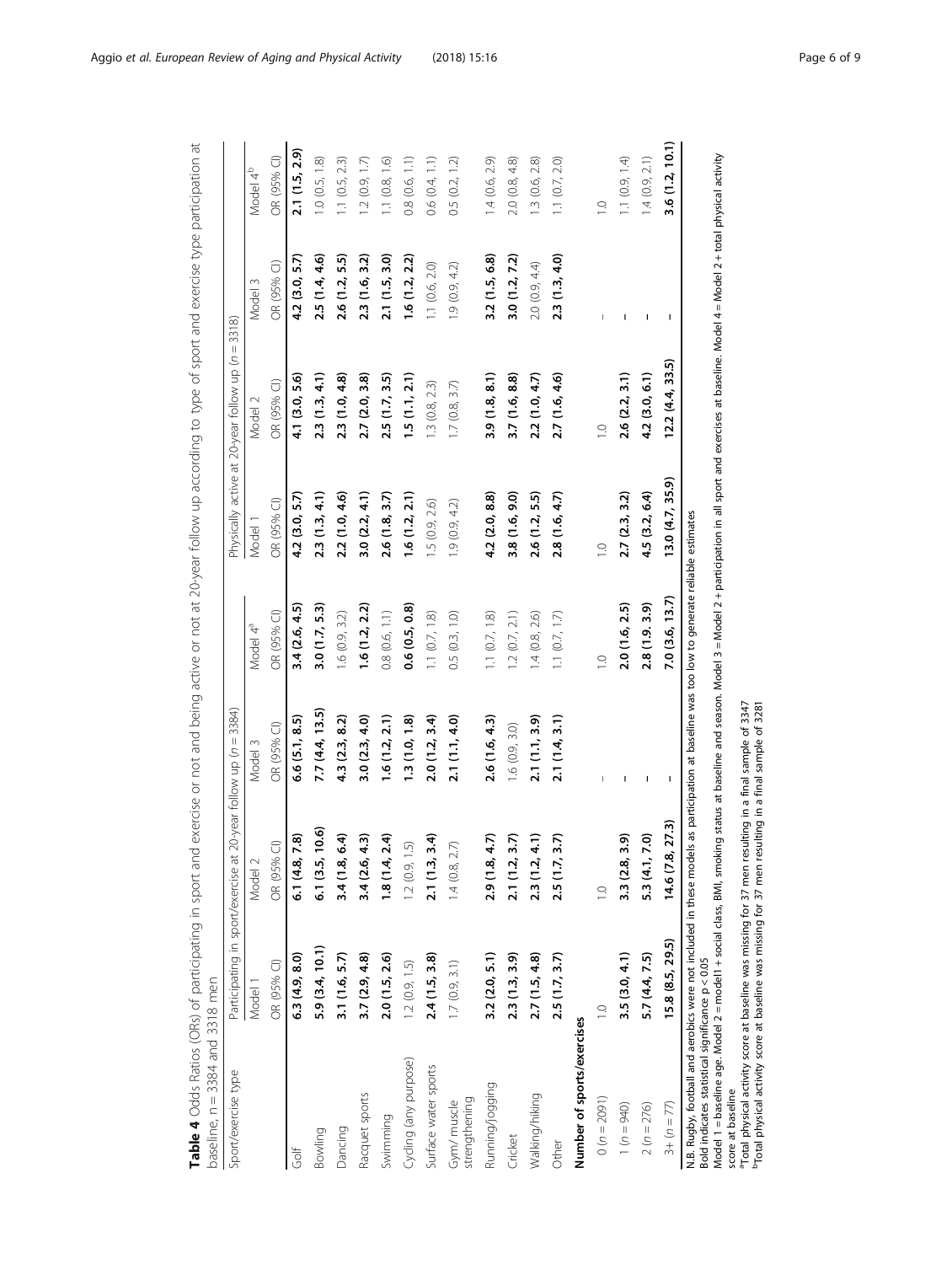#### **Discussion**

To our knowledge this is the first study to examine the long-term tracking of specific sports and exercises from midlife to old age. Previous findings from the BRHS showed that even occasional or more frequent sport/exercise in midlife more than doubled the odds of being active in old age (60 to 79 years) [\[5](#page-8-0)]. However, the tracking of individual sports and exercises was masked as only total sport/exercise participation was studied. In the present study, we investigated specific sport/exercise types and found that tracking levels for specific sports and exercises ranged from fair to substantial. Golf was the sport most commonly played, the most stable and the strongest predictor of sport/exercise participation and being active in old age. In addition, participating in multiple sports and exercises more strongly predicted sport/exercise participation and activity in old age than taking part in a single sport/exercise alone.

Our results also highlighted sports and exercises that were more susceptible to change during the transition to old age. Tracking of racquet sports was lower owing to a large proportion dropping out of these sports. Levels of tracking were also lower for dance but this was due to a high proportion of uptake. A high level of uptake between baseline and the 12-year follow up was also observed for bowling, but participation was stable thereafter. Swimming was one of the most common sport/exercises reported throughout follow up; however, tracking levels were lower than other sports/exercises due to both high uptake and low adherence. Golf and bowls have also been highlighted as being among the most stable sports/exercises between leaving school and late midlife in Scottish adults [[19](#page-8-0)]. Our study supports these findings but in an older sample of men. Anecdotally, there may be a number of factors explaining the higher levels of tracking for golf and bowls compared to other sports/exercises. For example, the age-related health barriers to PA may be less strong for these lower intensity sport/exercises, there may be a lower risk of injury, the social benefits may be greater and increased free time as a result of retirement may increase preference for these kinds of sports/exercises. Age-related health barriers, social interaction and free time are widely reported as important factors related to PA participation in older adults [\[20](#page-8-0)–[22\]](#page-8-0). Conversely, onset of age-related health problems may be more of a barrier for higher intensity activities such as racquet sports. While we know that

the barriers to sport/exercise likely change with age [\[23](#page-8-0)], further investigation is required to fully understand motives for long-term maintenance and changes to participation of specific sports/exercises. Small increases in aerobic/fitness training and gym activities were also observed in our sample. This may be due to a secular shift in preference for this type of activity and increased access to leisure facilities over recent decades. Temporal increases in gym and fitness-based activities have previously been reported in UK adults over a similar period [[10\]](#page-8-0). Furthermore, we found that participation in the majority of sports and exercises was more common in men from more advantaged socioeconomic backgrounds, with large disparities observed for golf, racquet sports and swimming. Providers of these activities should seek to minimise the barriers to participation in more disadvantaged groups. Although participation differed between groups, the levels of change for some sports and exercises were similar. For example, the proportion who adopted bowls, cycling and dancing was similar between occupational classes. These types of sport/exercise may be promising targets for strategies to promote PA in individuals from disadvantaged backgrounds.

We also found that specific sports and exercises in midlife were differentially associated with participating in sport/exercise and being active twenty years later, in old age. As well as golf, bowls also strongly predicted sport/exercise participation in old age. The associations for these sports are most likely due to the high levels of observed stability during the transition to old age. Most other sports and exercises were associated with a more moderately raised odds ratio for participating in sport/ exercise in old age, and associations for cycling and cricket were weak. Similar patterns were observed between individual sports/exercises at baseline and total PA level twenty years later; however, only golf remained significant after adjusting for total PA at baseline. Despite low adherence to racquet sports, participation in midlife still strongly predicted sport/exercise participation and PA in old age. One possible explanation is that the skills acquired from racquet sports are more easily transferred to other types of sport/exercise. Indeed, we found that men who dropped out of racquet sports were likely to switch to another type of sport/exercise or were already engaged in other sports/exercises. The association between baseline racquet sport participation and physical activity level in old age was also attenuated when all sports/exercises and total physical activity were included in the model, suggesting that the relationship may also be explained, at least in part, by participation in other sports/exercises or physical activities. Indeed, more than half of racquet sports participants took part in multiple sports/exercises at baseline, which was high compared to other sports/exercises.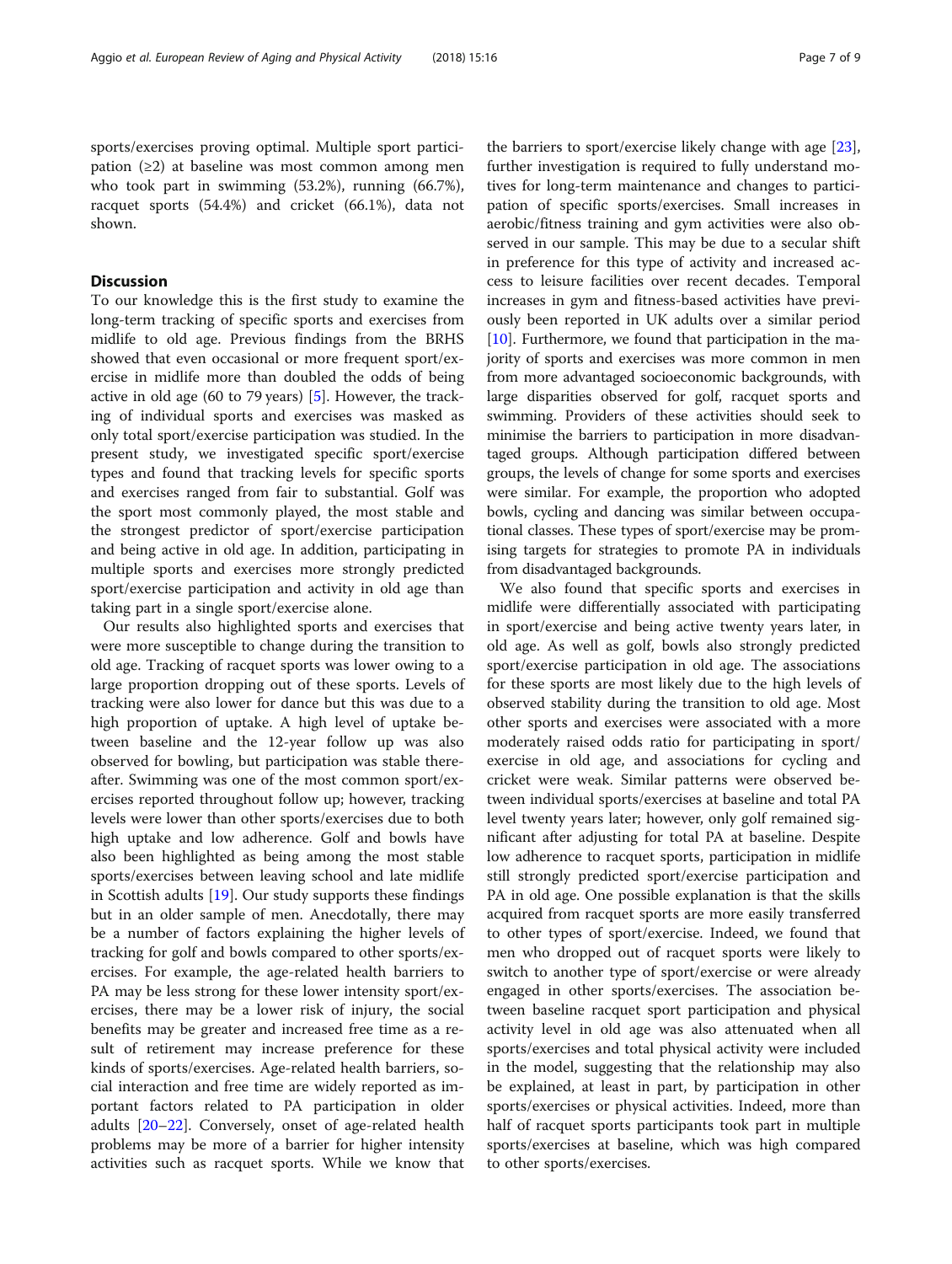<span id="page-7-0"></span>We also observed a dose-response relationship between the number of sports/exercises participated in during midlife and odds of still participating in sport/exercise and being active 20 years later, even after adjusting for total baseline PA levels. Plausibly, participating in multiple sports/exercises helps sustain fundamental movement skills that facilitate participation in a range of physical activities in old age. Previous studies in youth populations have shown that multiple sports participation is associated with greater neuromuscular control than single sport participation [[11](#page-8-0)]. Increased neuromuscular control and physical function may be possible mechanisms explaining the relationship between multiple sports/exercise participation and PA maintenance into old age. Sampling of different types of sports and exercises should be encouraged, particularly in those who specialise in a specific sport/exercise, such as cycling.

Understanding the stability of specific sports/exercises may be particularly useful given the increasing evidence that the health benefits of sport/exercise might be specific to type. Previous findings from other British cohorts of older adults have identified specific sports/exercises, such as racquet sports, that are associated with lower mortality risks compared to other types of sport [[2\]](#page-8-0). In the case of racquet sports, our findings suggest this may be due to multiple sport participation or high transferability of skills rather than long-term participation in racquet sports. In addition, previous controlled trials have found that 5–6 months of regular golf is associated with improved logical memory, adiposity and fitness compared to controls [[24](#page-8-0), [25\]](#page-8-0). Future studies should examine how changes and long-term participation in specific sports/exercises are associated with mortality and healthy ageing. Our findings highlight specific sports and exercises that could be targeted to promote lifelong participation and promote uptake in individuals who do not participate in midlife. Strategies to promote golf may be beneficial for promoting lifelong engagement but efforts to increase bowls may be particularly effective for engaging non-sports participants. Promoting multiple sport/exercise participation may be an effective strategy in single sport participants.

The key strength of this study is the long-term follow up of sport/exercise type participation, allowing the level of stability and change in participation to be determined. Although our sample is fairly large, only a small number of men took part in some specific sports and exercises. Consequently, the tracking of some sports and exercises could not be reliably estimated. Moreover, the questionnaire design meant that walking was reported elsewhere in the questionnaire under transport, so it may be possible that men did not report walking/hiking under the sport/exercise domain. In addition, we are unable to capture sport/ exercise type participation during early life. Childhood is a

crucial period for developing the fundamental movement skills that are necessary for lifelong PA, and there may be specific sports and exercises where early life participation is more crucial than others. Investigations using birth cohort studies with extended follow up into old age would help clarify how early life sport/exercise preferences influence later life engagement. Further, we know that men who dropped out of the study were less active and engaged in less sport/exercise. Subsequently, sport/exercise participation and stability may have been overestimated, although our conclusions were unchanged when men with only one measure of sport/exercise participation were included in random effects models. Further, there may have been some temporal shifts in the popularity of certain sports since our final follow up in 2000. For example, we know that dance participation has declined since the turn of the century [[26\]](#page-8-0), but golf, bowls, swimming and cycling remain among the most common sports in older British men [[9](#page-8-0)]. Lastly, our sample is made up predominantly of white British men so these findings may not be generalizable to women, non-white ethnic groups and in different countries/cultures.

#### Conclusion

The stability of sport/exercise participation from midlife to old age varies according to type. There are specific sports and exercises in midlife that are more likely to foster an active lifestyle into old age. However, encouraging participation in a diverse range of sports and exercises may be optimal for establishing a lifelong habit for sport and PA.

#### Additional files

[Additional file 1:](https://doi.org/10.1186/s11556-018-0205-y) Participation within sport and exercise groupings at baseline. (DOCX 18 kb)

[Additional file 2:](https://doi.org/10.1186/s11556-018-0205-y) Participation and change in sport and exercise participation over 20 years of follow up in non-manual occupational classes,  $(n = 1657)$ . (DOCX 16 kb)

[Additional file 3:](https://doi.org/10.1186/s11556-018-0205-y) Participation and change in sport and exercise participation over 20 years of follow up in manual occupational classes,  $(n = 1727)$ . (DOCX 16 kb)

#### Abbreviations

BMI: Body mass index; BRHS: British regional heart study; ICCs: Intraclass correlation coefficients; PA: Physical activity

#### Acknowledgments

The authors would like to thank the British Regional Heart Study participants.

#### Funding

DA is funded by a British Heart Foundation PhD studentship (FS/15/70/ 32044). This research was also supported by a British Heart Foundation project grant (PG/13/86/30546) to BJJ. The British Regional Heart study is supported by a British Heart Foundation grant (RG/13/16/30528).

#### Availability of data and materials

Data are not publically available, but applications for data sharing can be made. For enquiries please contact Lucy Lennon (l.lennon@ucl.ac.uk).